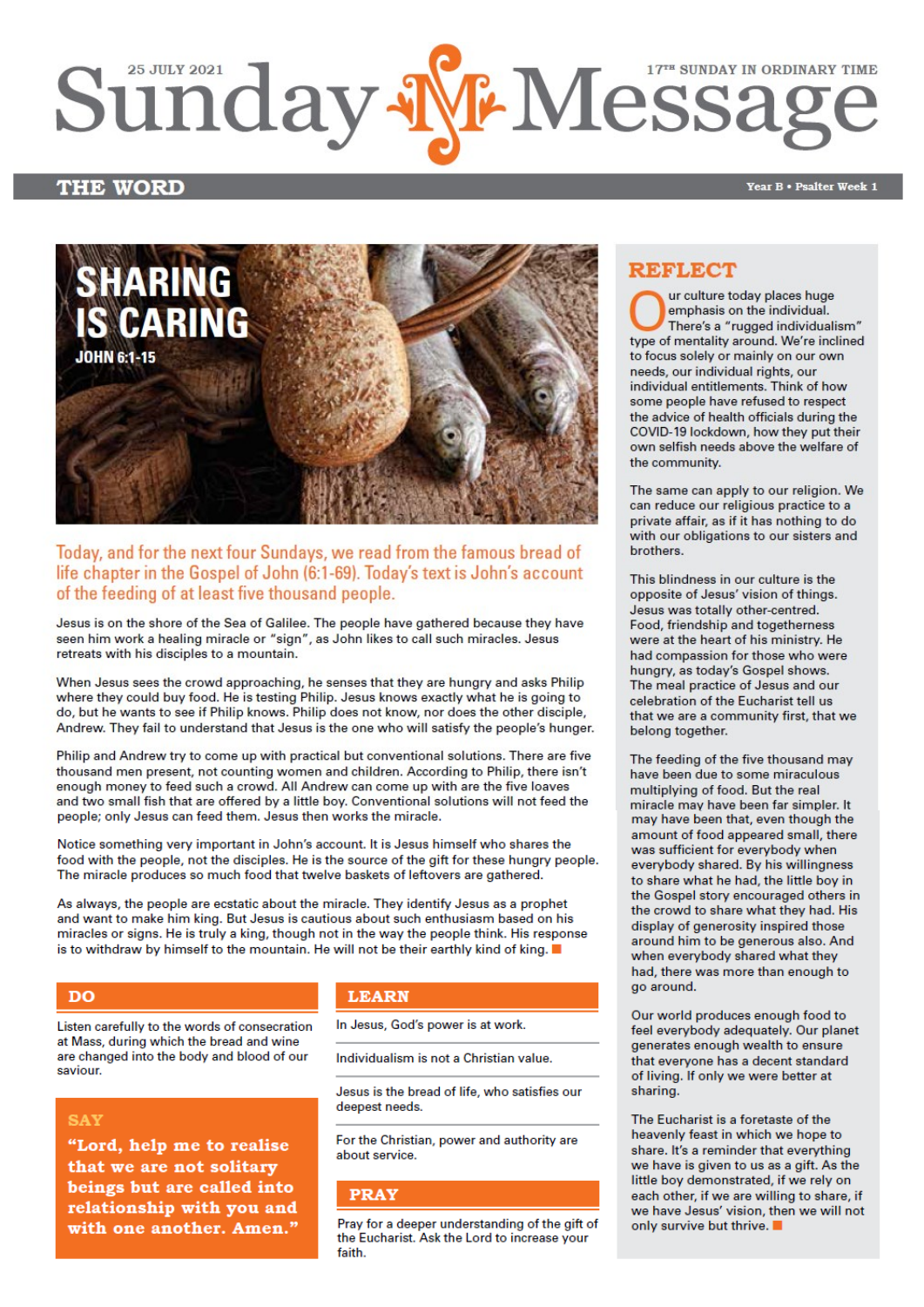### **ENTRANCE ANTIPHON**

- God is in his holy place, God who unites those who dwell in his house:
- he himself gives might and strength to his people.

### **GLORIA**

Glory to God in the highest, and on earth peace to people of good will.

We praise you,

we bless you,

we adore you,

we glorify you,

we give you thanks for your great glory, Lord God, heavenly King,

O God, almighty Father.

Lord Jesus Christ, Only Begotten Son,

- Lord God, Lamb of God, Son of the Father, you take away the sins of the world,
- have mercy on us;
- you take away the sins of the world, receive our prayer;
- you are seated at the right hand of the Father, have mercy on us.

For you alone are the Holy One,

you alone are the Lord,

you alone are the Most High, Jesus Christ,

with the Holy Spirit, in the glory of God the Father.

Amen.

### **COLLECT**

O God, protector of those who hope in you, without whom nothing has firm foundation, nothing is holy.

- bestow in abundance your mercy upon us and grant that, with you as our ruler and quide,
- we may use the good things that pass in such a way as to hold fast even now

to those that ever endure. Through our Lord Jesus Christ, your Son,

who lives and reigns with you in the unity of the Holy Spirit,

2 Kings 4:42-44

**Psalm 144** 

God, for ever and ever.

**Amen** 

### **FIRST READING**

A reading from the second book of Kings.

A man came from Baal-shalishah, bringing Elisha, the man of God, bread from the firstfruits, twenty barley loaves and fresh grain in the ear. "Give it to the people to eat," Elisha said. But his servant replied, "How can I<br>serve this to a hundred men?" "Give it to the people to eat" he insisted "for the Lord says this. 'They will eat and have some left over.' He served them; they ate and had some over, as the Lord had said

The word of the Lord.

### Thanks he to God.

### **PSALM**

**Response** 

You open wide your hand, O Lord, and grant our desires.

All your creatures shall thank you, O Lord.

- and your friends shall repeat their blessing.
- They shall speak of the glory of your reian
- and declare your might, O God. (R.)



3. The Lord is just in all his ways and loving in all his deeds. He is close to all who call him, who call on him from their hearts. (R.)

### **SECOND READING Ephesians 4:1-6**

A reading from the letter of St Paul to the Ephesians.

I, the prisoner in the Lord, implore you to lead a life worthy of your vocation. Bear with one another charitably, in complete selflessness, gentleness and patience. Do all you can to preserve the unity of the Spirit by the peace that binds you together. There is one Body, one Spirit, just as you were all called into one and the same hope when you were called. There is one Lord, one faith, one baptism, and one God who is Father of all, through all and within all.

The word of the Lord. **Thanks be to God.** 

### **GOSPEL ACCLAMATION**

Alleluia, alleluia! Your words are spirit, Lord. and they are life: you have the message of eternal life. **Alleluia!** 

### **GOSPEL**

A reading from the holy Gospel according to John.

Jesus went off to the other side of the Sea of Galilee - or of Tiberias - and a large crowd followed him, impressed by the signs he gave by curing the sick. Jesus climbed the hillside, and sat down there with his disciples. It was shortly before the Jewish feast of Passover.

Looking up, Jesus saw the crowds approaching and said to Philip, "Where can we buy some bread for these people to eat?' He only said this to test Philip; he himself knew exactly what he was going to do. Philip answered. "Two hundred denarii would only buy enough to give them a small piece each." One of his disciples, Andrew, Simon Peter's brother, said, "There is a small boy here with five barley loaves and two fish; but what is that between so many?" Jesus said to them, "Make the people sit down." There was plenty of grass there, and as many as five thousand men sat down. Then Jesus took the loaves, gave thanks, and gave them out to all who were sitting ready; he then did the same with the fish, giving out as much as was wanted. When they had eaten enough he said to the disciples, "Pick up the pieces left over, so that nothing gets wasted." So they picked them up, and filled twelve hampers with scraps left over from the meal of five barley loaves. The people, seeing this sign that he had given, said, "This really is the prophet who is to come into the world." Jesus, who could see they were about to come and take him by force and make him king, escaped back to the hills by himself.

The Gospel of the Lord.

Praise to you, Lord Jesus Christ.

Concordat cum originali: + Eamon Martin Archbishop of Armagh, Commentary by Fr Gerry Moloney CSsR. The English translation of the entrance and communion antiphons, the opening prayers, prayers over the gifts, gloria, creed, and prayers after communion from The Roman Missal, @<br>2010 International Commission of English in the Liturgy Corporation. Jerusalem Bible

### **PROFESSION OF FAITH**

I believe in one God, the Father almighty, maker of heaven and earth. of all things visible and invisible.

I believe in one Lord Jesus Christ, the Only Begotten Son of God, born of the Father before all ages. God from God, Light from Light,

true God from true God. begotten, not made, consubstantial with the Father;

through him all things were made. For us men and for our salvation he came down from heaven.

(all bow during the next three lines)

- and by the Holy Spirit was incarnate of the **Virgin Marv.**
- and became man.

For our sake he was crucified under **Pontius Pilate.** 

- he suffered death and was buried,
- and rose again on the third day
- in accordance with the Scriptures.
- He ascended into heaven
- and is seated at the right hand of the Father.
- He will come again in glory
- to judge the living and the dead
- and his kingdom will have no end.
- I believe in the Holy Spirit, the Lord, the giver of life,
- who proceeds from the Father and the Son, who with the Father and the Son is adored and glorified.
- who has spoken through the prophets.
- I believe in one, holy, catholic and
- apostolic Church.

**John 6:1-15** 

- I confess one Baptism for the forgiveness of sins
- and I look forward to the resurrection of the dead
- and the life of the world to come. Amen

### **PRAYER OVER THE OFFERINGS**

- Accept, O Lord, we pray, the offerings which we bring from the abundance of your gifts.
- that through the powerful working of your grace
- these most sacred mysteries may sanctify our present way of life
- and lead us to eternal gladness. Amen

**COMMUNION ANTIPHON** 

Bless the Lord, O my soul, and never forget all his benefits.

### **DRAVER AFTER COMMUNION**

- We have consumed, O Lord, this divine Sacrament
- the perpetual memorial of the Passion of
- vour Son: grant, we pray, that this gift,
- 
- which he himself gave us with love beyond all telling,
- may profit us for salvation.
- Through Christ our Lord.
- Amen.

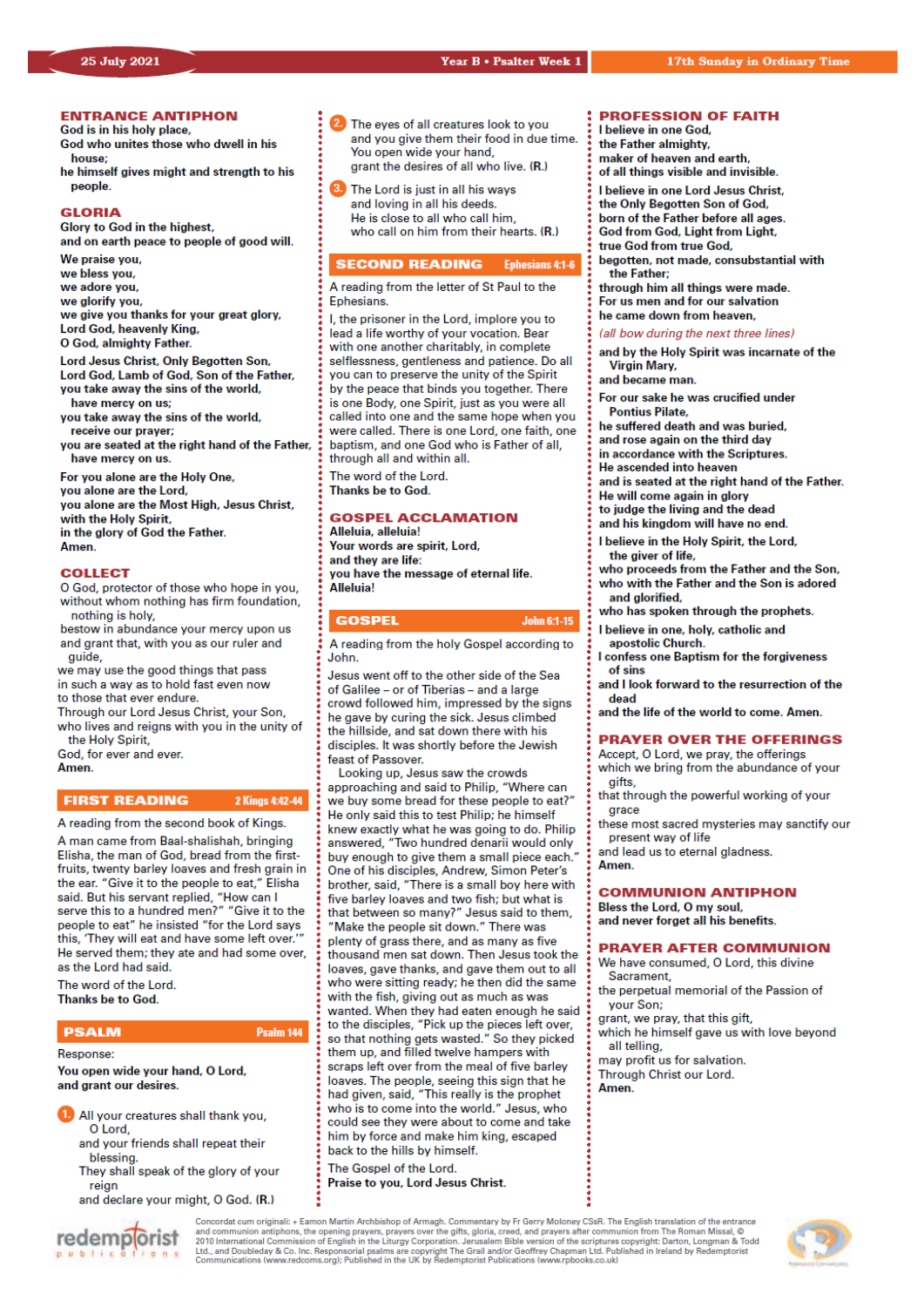# *Our Lady & St Edmund of Abingdon 1 Radley Rd, Abingdon on Thames, Oxon, OX14 3PL*

We are a *LiveSimply* parish aiming to live Simply, Sustainably and in Solidarity with the Poor

Parish Priest: Fr. Jamie McGrath Tel: 01235 520375 Parish Secretary: Tel: 01235 520375 Office Hours: 10.30am-12.30pm Tuesday to Friday Office Email: abingdon@portsmouthdiocese.org.uk *We live stream all services* Safeguarding Team: Tel. 07572 935 230 Visits at JR Hospital: Priest/Chaplain 01865 221732 Visits and Help: Society of Vincent de Paul Group, contact via Parish Office Parish Website: www.ourladyandstedmund.org.uk Primary School: St. Edmund's School, Radley Road, Abingdon, OX14 3PP Tel 521558



Roman Catholic Diocese of Portsmouth Reg. Charity No 246871 [www.portsmouthdiocese.org.uk](http://www.portsmouthdiocese.org.uk/)

# **Confessions: Saturdays 11.00 – 11.30am or by appointment**

### **PARISH OFFICE**

Please see the current opening hours above, and note that the parish office will be closed from Friday 30th July to Friday 13th August.

### **MASSES:**

Please note that the government strongly recommends that face masks/coverings continue to be worn in indoor public spaces.

**From Sunday 25th July, the 8.45am Mass on Sundays will resume.**

# **NEWSLETTERS**

Items for the newsletter should be sent to the parish office by the Wednesday of each week please. Due to the office closure dates (see above), if you have anything which you would like to be included in the newsletters for that period, please ensure that you send it to the parish office (email address above) **by Wednesday 28th July**.

# **CONFESSIONS**

Confessions resume on Saturdays between 11am and 11.30am in the Church, or by appointment.

# **PRAYING FOR VOCATIONS**

This week we pray for a greater appreciation of the richness of every vocation to love Christ and that more men and women will respond to His invitation to follow Him as priests, deacons and consecrated religious.

# **BABY & TODDLER GROUP**

We are hoping to restart our St Edmund's *Baby and Toddler Group* on Friday mornings in the parish centre in September and we are in desperate need of volunteers. We especially need help setting up before the sessions start at 9.30am. It would not be every Friday as it is in term time only. Please contact Karen on 01235 555167 or email *kazy@sky.com* if you can help or would like to know more.

# **17th Week of Ordinary Time (Year B)**

### **Sunday 25 July**

| 8.45am                | Mass           | (Celia Smith, Intentions)            |
|-----------------------|----------------|--------------------------------------|
| 10.15am               | Mass           | (Iris & Richard Camello, intentions) |
| 2.00 <sub>pm</sub>    | Mass in Polish |                                      |
| 6.30 <sub>pm</sub>    | Mass           | (William Holmes, RIP)                |
|                       |                |                                      |
| <b>Monday 26 July</b> |                | <b>Saints Joachim &amp; Anne</b>     |
| 8.30am                | Rosary         |                                      |
| 9am                   | Mass           | (Jeremiah & Edith Collins, RIP)      |
|                       |                |                                      |

# **Tuesday 27 July**

NO Mass See: *www.ourladyandstedmund.org.uk/englishmartyrs-vale-of-white-horse* for other Masses

# **Wednesday 28 July**

| 6.30 <sub>pm</sub> | Rosary  |                              |
|--------------------|---------|------------------------------|
| 12 <sub>pm</sub>   | Funeral | (Paddy McKenna)              |
| 7pm                | Mass    | (Derota, special intentions) |

| <b>Thursday 29 July</b> |        |
|-------------------------|--------|
| 9.00am                  | Rosary |

**St Martha** 

9.30am Mass (Pam Pennington, RIP)

### **Friday 30 July**

6.30pm Rosary 7pm Mass (Edward Logan, RIP)

# **Saturday 31 July St Ignatius of Loyala**

| 11am |                        | Adoration of the Blessed Sacrament |
|------|------------------------|------------------------------------|
|      | 11-11.30am Confessions |                                    |
| 12pm | Mass                   | (Frank Murray, RIP)                |

# **NEW TO THE PARISH?**

We warmly welcome all new parishioners who have joined our parish in the last year. Please do make yourselves known if you have not already done so, and also let us know if you would like to contribute to parish life in any way. You can use the form on our website to register:

*www.ourladyandstedmund.org.uk/register*